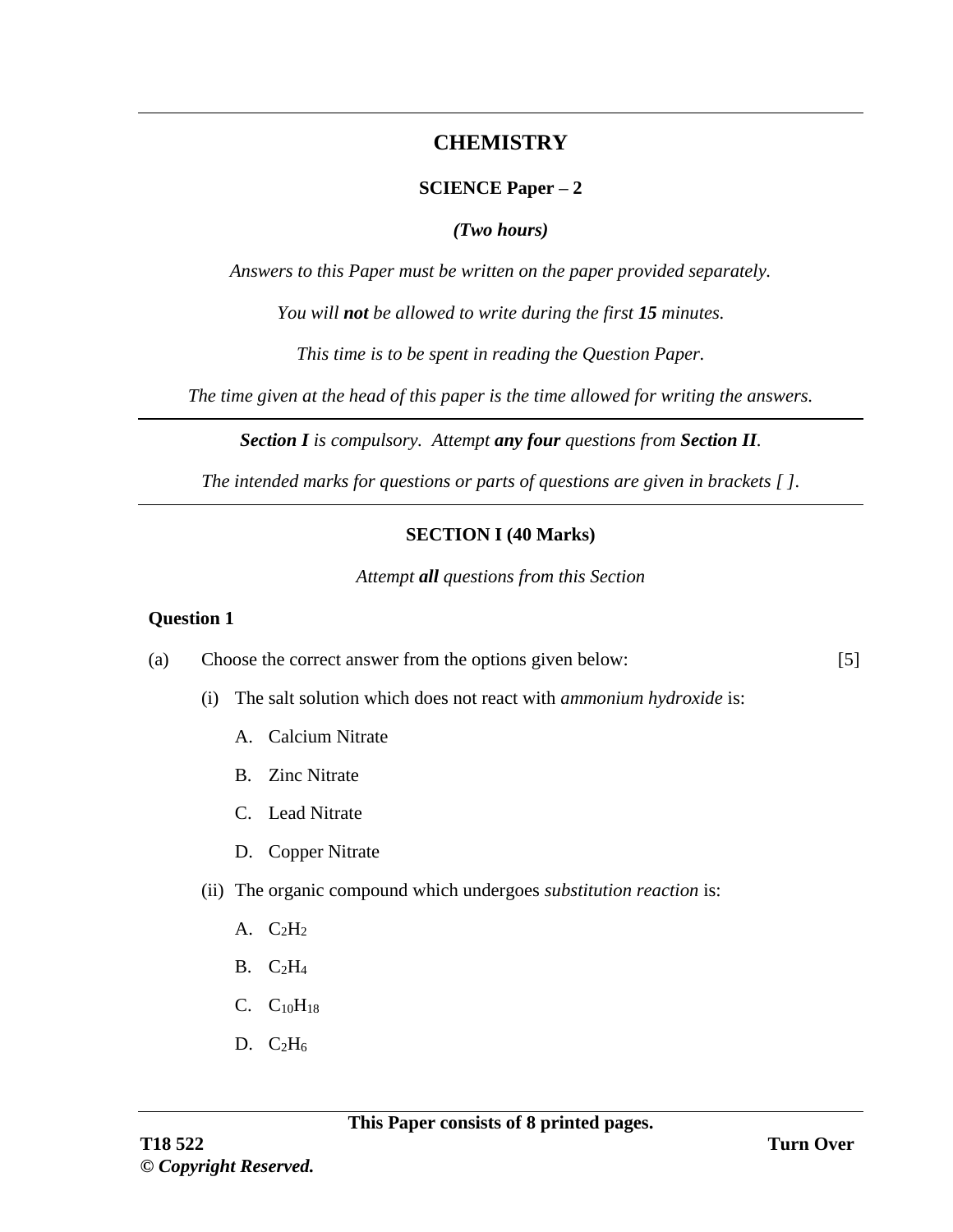- (iii) The *electrolysis of acidified water* is an example of:
	- A. Reduction
	- B. Oxidation
	- C. Redox reaction
	- D. Synthesis
- (iv) The *IUPAC* name of dimethyl ether is:
	- A. Ethoxy methane
	- B. Methoxy methane
	- C. Methoxy ethane
	- D. Ethoxy ethane
- (v) The catalyst used in the *Contact Process* is:
	- A. Copper
	- B. Iron
	- C. Vanadium pentoxide
	- D. Manganese dioxide
- (b) Give **one word** or a **phrase** for the following statements:
- [5]
- (i) The energy released when an electron is added to a neutral gaseous isolated atom to form a negatively charged ion.
- (ii) Process of formation of ions from molecules which are not in ionic state.
- (iii) The tendency of an element to form chains of identical atoms.
- (iv) The property by which certain hydrated salts, when left exposed to atmosphere, lose their water of crystallization and crumble into powder.
- (v) The process by which sulphide ore is concentrated.
- (c) Write a *balanced chemical equation* for each of the following: [5]
	- (i) Action of concentrated sulphuric acid on carbon.
	- (ii) Reaction of sodium hydroxide solution with iron (III) chloride solution.
	- (iii) Action of heat on aluminum hydroxide.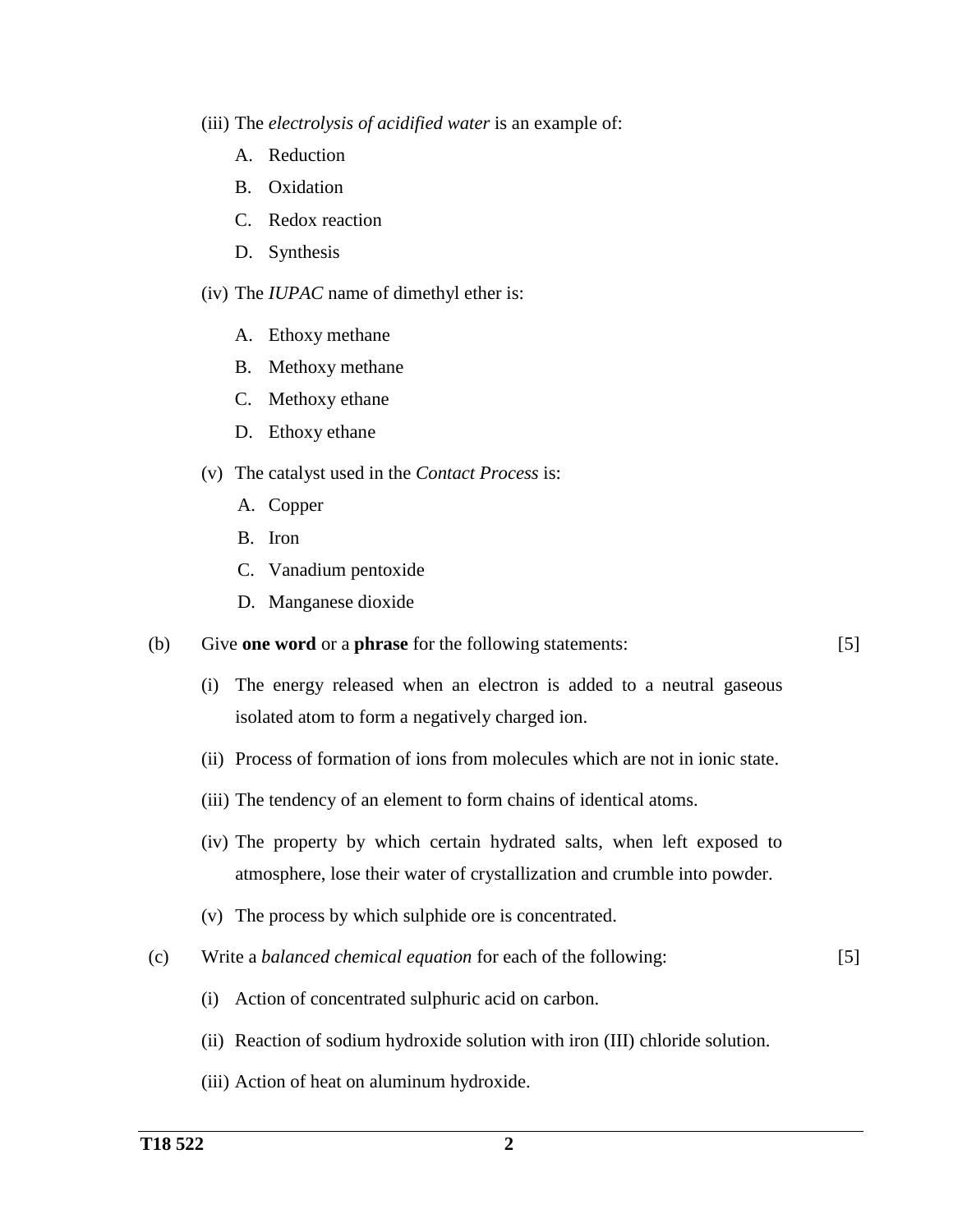- (iv) Reaction of zinc with potassium hydroxide solution.
- (v) Action of dilute hydrochloric acid on magnesium sulphite.
- (d) (i) Give the IUPAC name for each of the following:

1. 
$$
H-C=O
$$
  
\nH H H H H  
\n2.  $H-C-C-C-C-OH$   
\n $H H H H$   
\n3.  $H_3C-C=C-CH_3$ 

(ii) Write the structural formula of the two isomers of butane.

(e) State one *relevant observation* for each of the following:

[5]

[5]

[5]

- (i) Lead nitrate solution is treated with sodium hydroxide solution drop wise till it is in excess.
- (ii) At the anode, when molten lead bromide is electrolyzed using graphite electrodes.
- (iii) Lead nitrate solution is mixed with dilute hydrochloric acid and heated.
- (iv) Anhydrous calcium chloride is exposed to air for some time.
- (v) Barium chloride solution is slowly added to sodium sulphate solution.
- (f) Give *a reason* for each of the following:
	- (i) Ionic compounds have a high melting point.
	- (ii) Inert gases do not form ions.
	- (iii) Ionisation potential increases across a period, from left to right.
	- (iv) Alkali metals are good reducing agents.
	- (v) Conductivity of dilute hydrochloric acid is greater than that of acetic acid.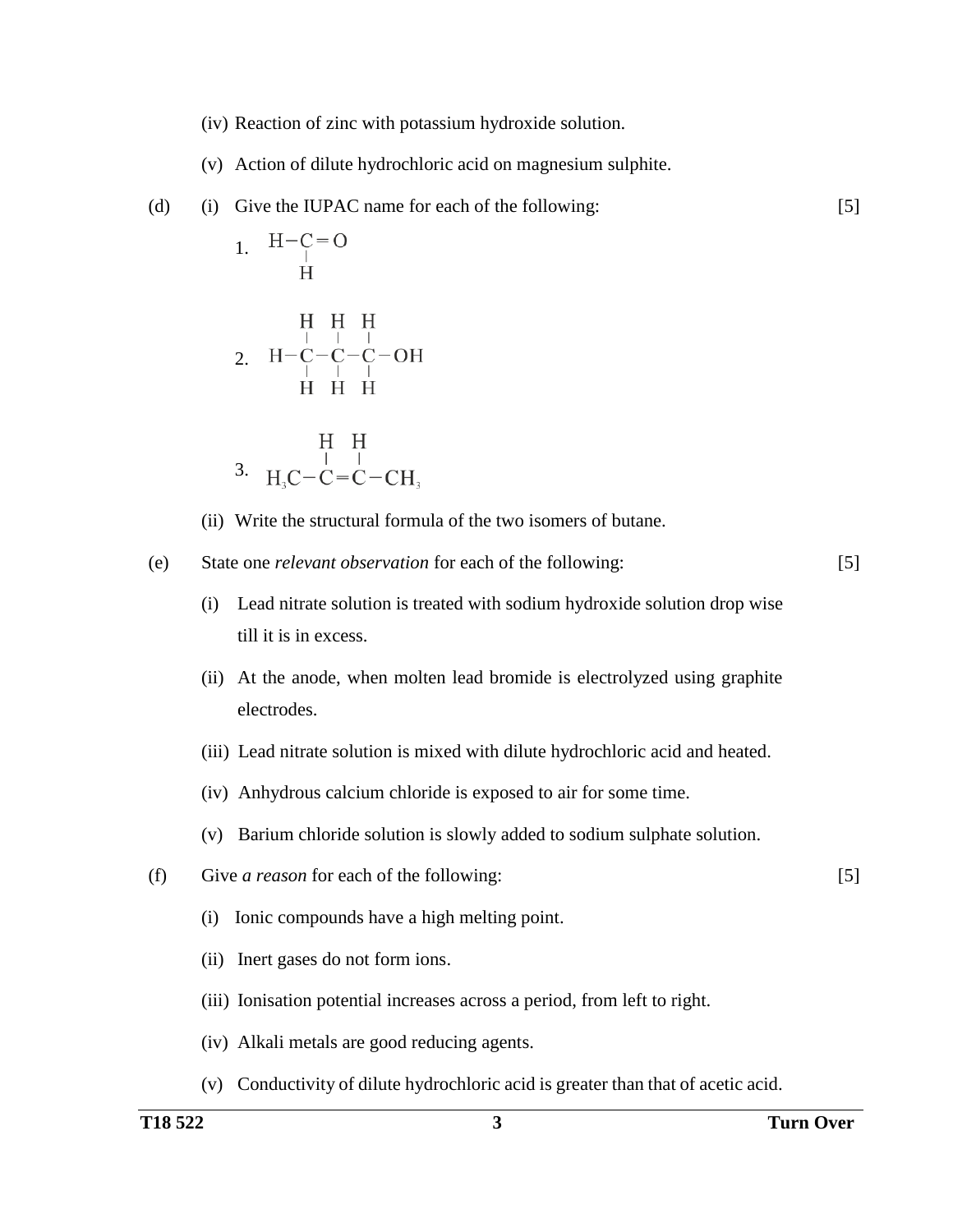(g) **Name the gas** that is produced in each of the following cases: (i) Sulphur is oxidized by concentrated nitric acid. (ii) Action of dilute hydrochloric acid on sodium sulphide. (iii) Action of cold and dilute nitric acid on copper. (iv) At the anode during the electrolysis of acidified water. (v) Reaction of ethanol and sodium. [5] (h) Fill up the blanks with the correct choice given in brackets. (i) Ionic or electrovalent compounds do not conduct electricity in their \_\_\_\_\_\_\_\_\_\_\_\_\_ state. *(fused / solid)* (ii) Electrolysis of aqueous sodium chloride solution will form \_\_\_\_\_\_\_\_\_\_\_\_\_ at the cathode. *(hydrogen gas / sodium metal)* (iii) Dry hydrogen chloride gas can be collected by \_\_\_\_\_\_\_\_\_\_\_\_\_ displacement of air. *(downward / upward)* (iv) The most common ore of iron is \_\_\_\_\_\_\_\_\_\_\_\_\_. *(calamine / haematite)* (v) The salt prepared by the method of direct combination is  $\frac{1}{\sqrt{2\pi}}$ . *(iron (II) chloride / iron (III) chloride)* [5]

#### **SECTION II (40 Marks)**

*Attempt any four questions from this Section*

#### **Question 2**

- (a) (i) What do you understand by a lone pair of electrons? [3]
	- (ii) Draw the electron dot diagram of Hydronium ion.  $(H=1; O=8)$
- (b) *In Period 3 of the Periodic Table, element B is placed to the left of element A.* On the basis of this information, choose the correct word from the brackets to complete the following statements: [3]
	- (i) The element **B** would have *(lower / higher)* metallic character than **A**.
	- (ii) The element **A** would probably have *(lesser / higher)* electron affinity than **B**.
	- (iii) The element **A** would have *(greater / smaller)* atomic size than **B**.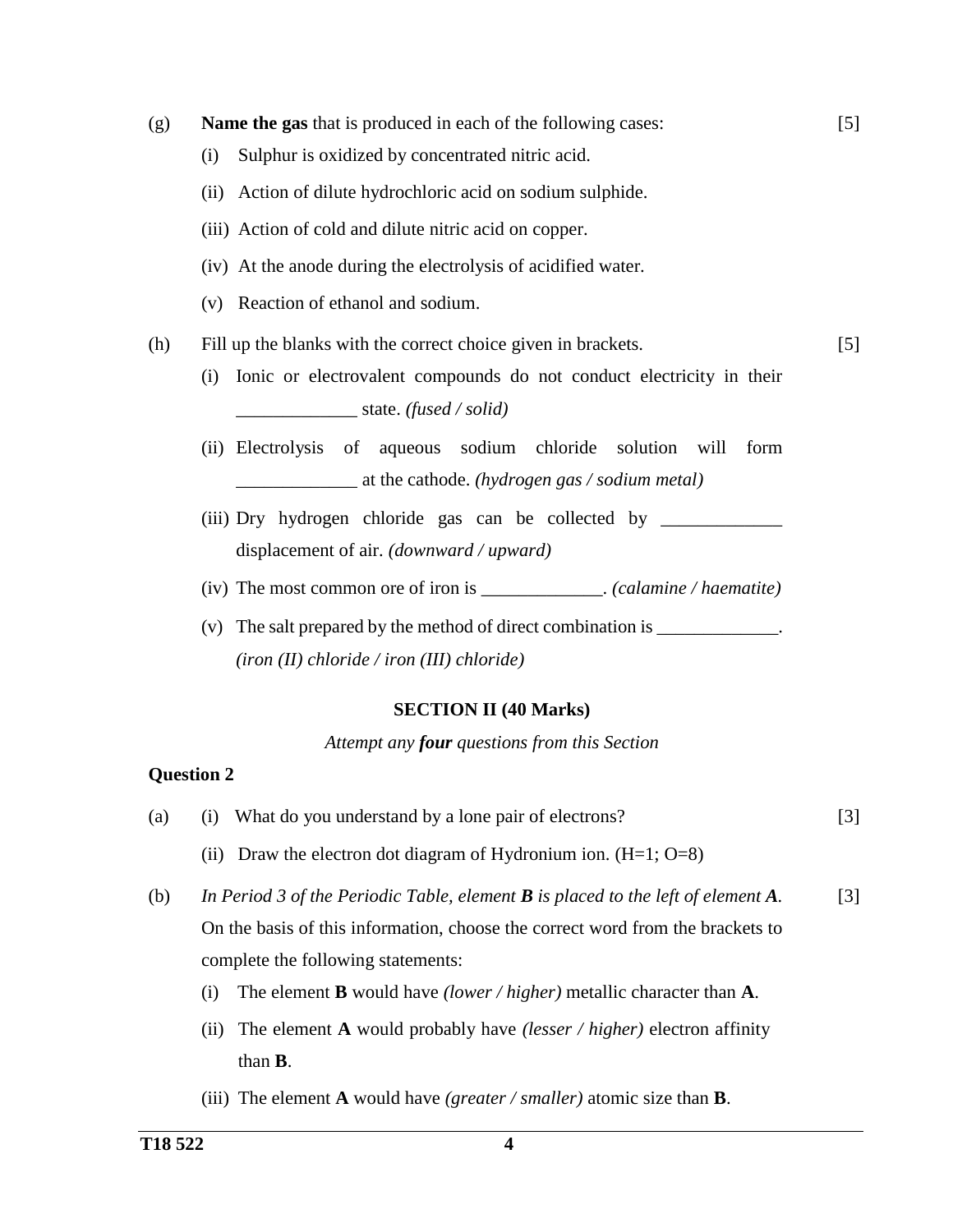(c) Copy and complete the following table which refers to the conversion of ions to neutral particles. [4]

| Conversion                        | Ionic Equation | Oxidation /<br>Reduction |
|-----------------------------------|----------------|--------------------------|
| Chloride ion to chlorine molecule | (i)            |                          |
| Lead (II) ion to lead             | (111)          | (1V)                     |

### **Question 3**

| (a) | (i) Write the balanced chemical equation to prepare ammonia gas in the | $[3]$ |
|-----|------------------------------------------------------------------------|-------|
|     | laboratory by using an alkali.                                         |       |

- (ii) State why concentrated sulphuric acid is not used for drying ammonia gas.
- (iii) Why is ammonia gas not collected over water?

| (b) | (i) Name the acid used for the preparation of hydrogen chloride gas in the |  |  |
|-----|----------------------------------------------------------------------------|--|--|
|     | laboratory. Why is this particular acid preferred to other acids?          |  |  |

(ii) Write the balanced chemical equation for the laboratory preparation of hydrogen chloride gas.

| (c) |  | For the preparation of hydrochloric acid in the laboratory: |  |
|-----|--|-------------------------------------------------------------|--|
|     |  |                                                             |  |

- (i) Why is direct absorption of hydrogen chloride gas in water not feasible?
- (ii) What arrangement is done to dissolve hydrogen chloride gas in water?
- (d) For the electro-refining of copper:
	- (i) What is the cathode made up of?
	- (ii) Write the reaction that takes place at the anode.

#### **Question 4**

| (a) | The percentage composition of a gas is: |                   |  |  |
|-----|-----------------------------------------|-------------------|--|--|
|     | Nitrogen 82.35%, Hydrogen 17.64%.       |                   |  |  |
|     | Find the empirical formula of the gas.  | $[N = 14, H = 1]$ |  |  |

[2]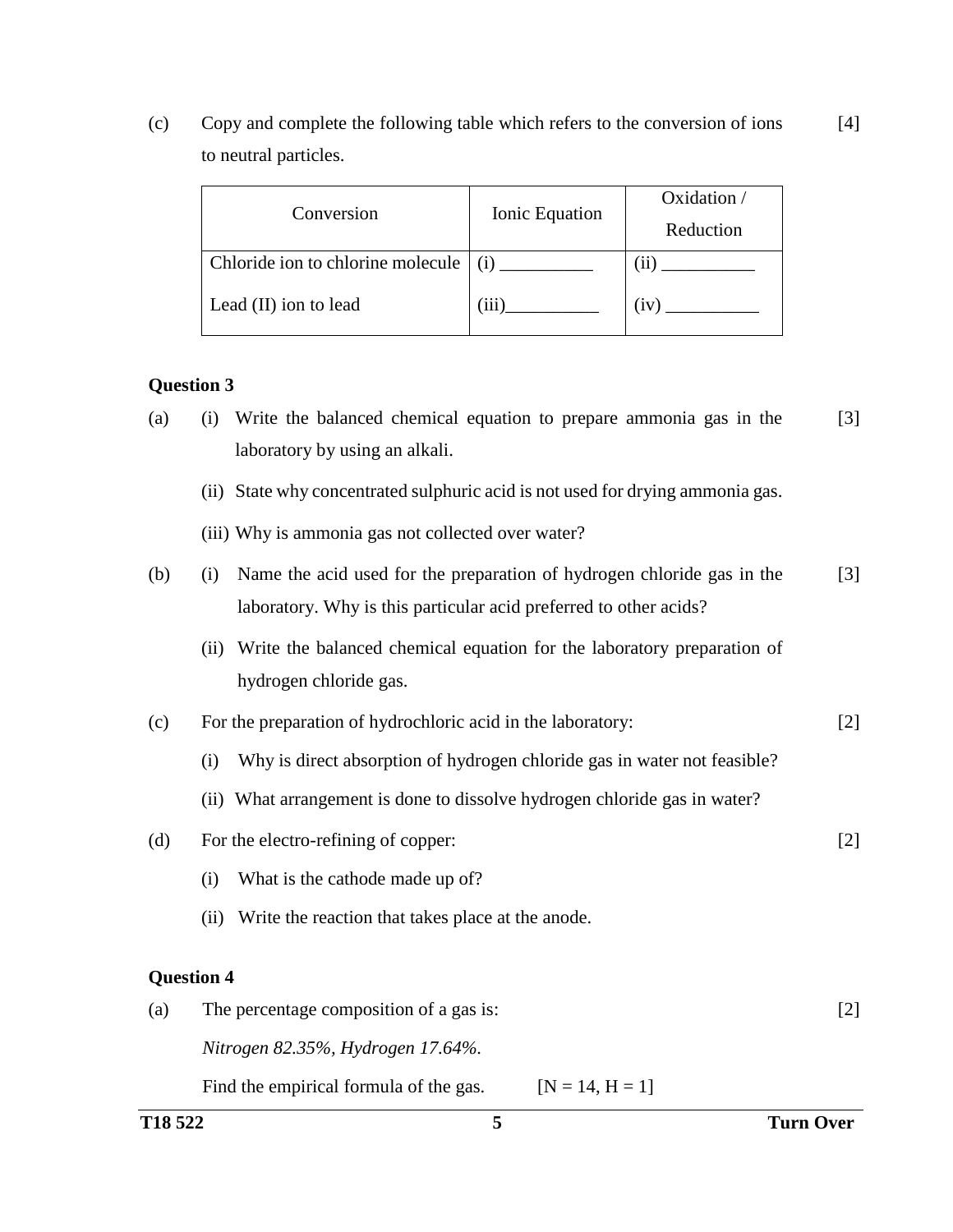- (b) Aluminum carbide reacts with water according to the following equation:  $Al_4C_3 + 12H_2O \rightarrow 4Al(OH)_3 + 3CH_4$ [4]
	- (i) What mass of aluminum hydroxide is formed from 12g of aluminum carbide?
	- (ii) What volume of methane at s.t.p. is obtained from 12g of aluminum carbide?

[Relative molecular weight of  $\text{Al}_4\text{C}_3 = 144$ ;  $\text{Al}(\text{OH})_3 = 78$ ]

(c) (i) If 150 cc of gas A contains X molecules, how many molecules of gas B will be present in 75 cc of B? [2]

> The gases A and B are under the same conditions of temperature and pressure.

(ii) Name the law on which the above problem is based.

(d) Name the main component of the following alloys: [2]

- (i) Brass
- (ii) Duralumin

#### **Question 5**

(a) Complete the following table which relates to the homologous series of hydrocarbons. [6]

| formula       | <b>General</b>   IUPAC name of the<br>homologous series | Characteristic bond<br>type | <b>IUPAC</b> name of the<br>first member of the<br>series |
|---------------|---------------------------------------------------------|-----------------------------|-----------------------------------------------------------|
| $C_nH_{2n-2}$ |                                                         |                             | (C)                                                       |
| $C_nH_{2n+2}$ | (D)                                                     | (E)                         | (F)                                                       |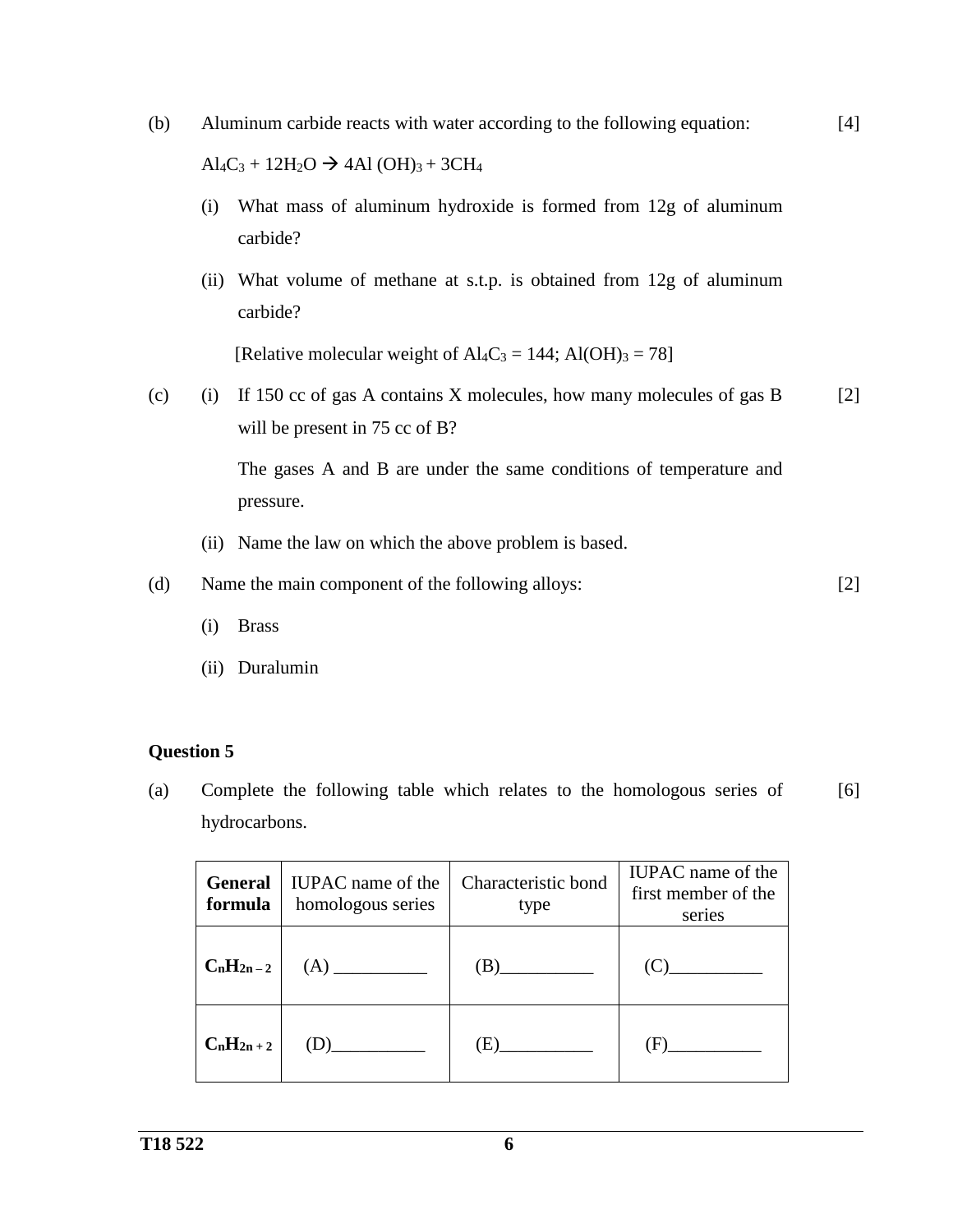- (b) (i) Name the most common ore of the metal aluminum from which the metal is extracted. Write the chemical formula of the ore. [4]
	- (ii) Name the process by which impure ore of aluminum gets purified by using concentrated solution of an alkali.
	- (iii) Write the equation for the formation of aluminum at the cathode during the electrolysis of alumina.

#### **Question 6**

(a) A compound **X** (having vinegar like smell) when treated with ethanol in the presence of the acid **Z**, gives a compound **Y** which has a fruity smell. The reaction is: [4]

 $C_2H_5OH + X \xrightarrow{Z} Y + H_2O$ 

- (i) Identify **Y** and **Z**.
- (ii) Write the structural formula of **X**.
- (iii) Name the above reaction.
- (b) Ethane burns in oxygen to form  $CO<sub>2</sub>$  and  $H<sub>2</sub>O$  according to the equation: [4]

 $2C_2H_6 + 7O_2 \rightarrow 4CO_2 + 6H_2O.$ 

If 1250 cc of oxygen is burnt with 300 cc of ethane.

Calculate:

- (i) the volume of  $CO<sub>2</sub>$  formed.
- (ii) the volume of unused  $O_2$ .
- (c) Three solutions P, Q and R have pH value of 3.5, 5.2 and 12.2 respectively. Which one of these is a: [2]
	- (i) Weak acid?
	- (ii) Strong alkali?